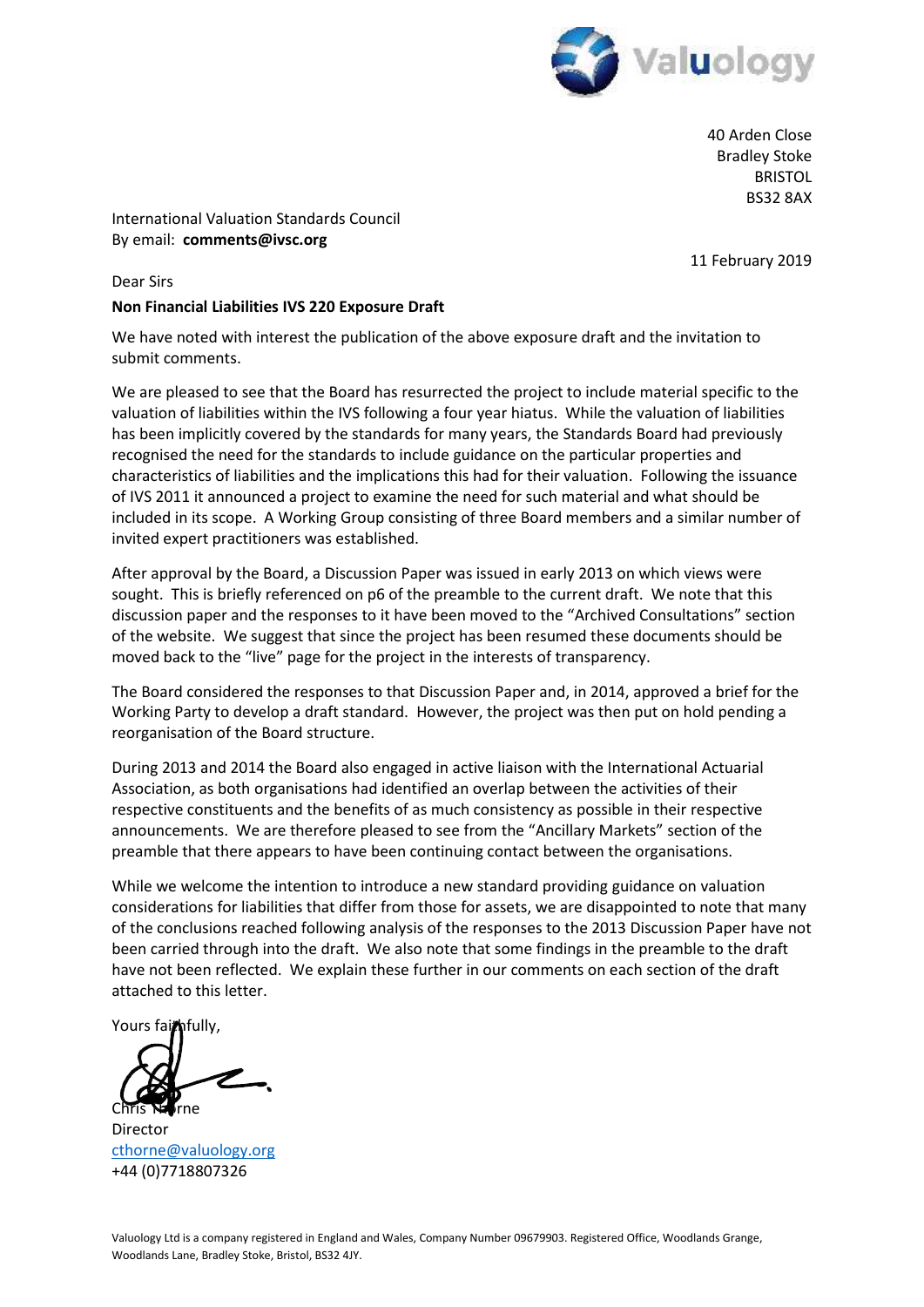# **Comments on IVSC Non-Financial Liabilities Draft**

| Para in<br><b>Draft</b> | <b>Comment</b>                                                                                                                                                                                                                                                                                                                                                                                                                                                                                                                                                                                                                                                                                                                                                                                                                                                                                                                                                                                                                                                                                                                                                                                                                                                                                                                                                                                                                                                                                                                                                                                                                                                                                                                                                                                                                                                                                  |
|-------------------------|-------------------------------------------------------------------------------------------------------------------------------------------------------------------------------------------------------------------------------------------------------------------------------------------------------------------------------------------------------------------------------------------------------------------------------------------------------------------------------------------------------------------------------------------------------------------------------------------------------------------------------------------------------------------------------------------------------------------------------------------------------------------------------------------------------------------------------------------------------------------------------------------------------------------------------------------------------------------------------------------------------------------------------------------------------------------------------------------------------------------------------------------------------------------------------------------------------------------------------------------------------------------------------------------------------------------------------------------------------------------------------------------------------------------------------------------------------------------------------------------------------------------------------------------------------------------------------------------------------------------------------------------------------------------------------------------------------------------------------------------------------------------------------------------------------------------------------------------------------------------------------------------------|
| General                 | <b>Positioning /Taxonomy:</b>                                                                                                                                                                                                                                                                                                                                                                                                                                                                                                                                                                                                                                                                                                                                                                                                                                                                                                                                                                                                                                                                                                                                                                                                                                                                                                                                                                                                                                                                                                                                                                                                                                                                                                                                                                                                                                                                   |
|                         | The proposed numbering as IVS 220 implies that this is a part of a group of<br>standards focussed on business valuation, along with the existing IVSs 200<br>and 210. While liabilities are frequently encountered in business valuation,<br>and this standard has been prepared by the BV Board, they also commonly<br>arise in relation to real estate. Two examples are:                                                                                                                                                                                                                                                                                                                                                                                                                                                                                                                                                                                                                                                                                                                                                                                                                                                                                                                                                                                                                                                                                                                                                                                                                                                                                                                                                                                                                                                                                                                     |
|                         | environmental clean up liabilities which can be transferred with an<br>interest in land and not just as part of a business<br>liabilities for repairs or reinstatement under a lease of real property,<br>which can be transferred with the lessee's interest.                                                                                                                                                                                                                                                                                                                                                                                                                                                                                                                                                                                                                                                                                                                                                                                                                                                                                                                                                                                                                                                                                                                                                                                                                                                                                                                                                                                                                                                                                                                                                                                                                                  |
|                         | The standard would benefit from being given a wider perspective to clearly<br>include such liabilities and methods for their valuation and from not being<br>presented as being solely a business valuation issue.                                                                                                                                                                                                                                                                                                                                                                                                                                                                                                                                                                                                                                                                                                                                                                                                                                                                                                                                                                                                                                                                                                                                                                                                                                                                                                                                                                                                                                                                                                                                                                                                                                                                              |
| General                 | <b>Title and Scope:</b><br>We consider the proposal to focus this standard on "non-financial" liabilities<br>to be a mistake. In the discussion paper (DP), which was issued by the<br>Standards Board in 2013, comments were sought on how liabilities generally<br>should be covered in the IVSs. In particular views were invited on the<br>definition of a liability and the scope of any new standard. While a simple<br>definition of a liability had been floated by the Board, more respondents<br>opposed this than agreed with it. One of the Big 4 global consultancies argued<br>that no definition was required since, for most purposes for which a liability<br>would need valuing, there would be definitions in place.<br>A majority of respondents to the DP also indicated that the scope of any new<br>standard should be a broad as possible. Although about half supported the<br>exclusion of certain financial instruments, pension and insurance liabilities,<br>some of these respondents indicated that there were some consistent<br>principles that could be applied to ANY liability.<br>The Board concluded that there was no need to restrict the application of the<br>standard by defining a liability in a particular way, especially since "asset" was<br>not at that time defined. <sup>1</sup> It did conclude that there should be some<br>exclusions, principally derivatives, pensions and insurance liabilities. In the<br>case of the latter two it was noted that the IAA already produced standards<br>for their measurement. These findings were reflected in the brief for the<br>expert working group formed to develop a draft standard approved by the<br>Board in March 2014.<br>In our experience the better approach to standard setting is to rely on the<br>normal dictionary meaning of a word wherever possible. If there is a need to |

<sup>&</sup>lt;sup>1</sup> While a definition of "Asset" has been introduced in IVS 2017 this just clarifies that the word is used to signify *any item that may be subject to valuation, including a liability. This is another reason why attempting to introduce a new and narrow definition for liabilities covered by the standards is unhelpful in the overall context of the IVSs.*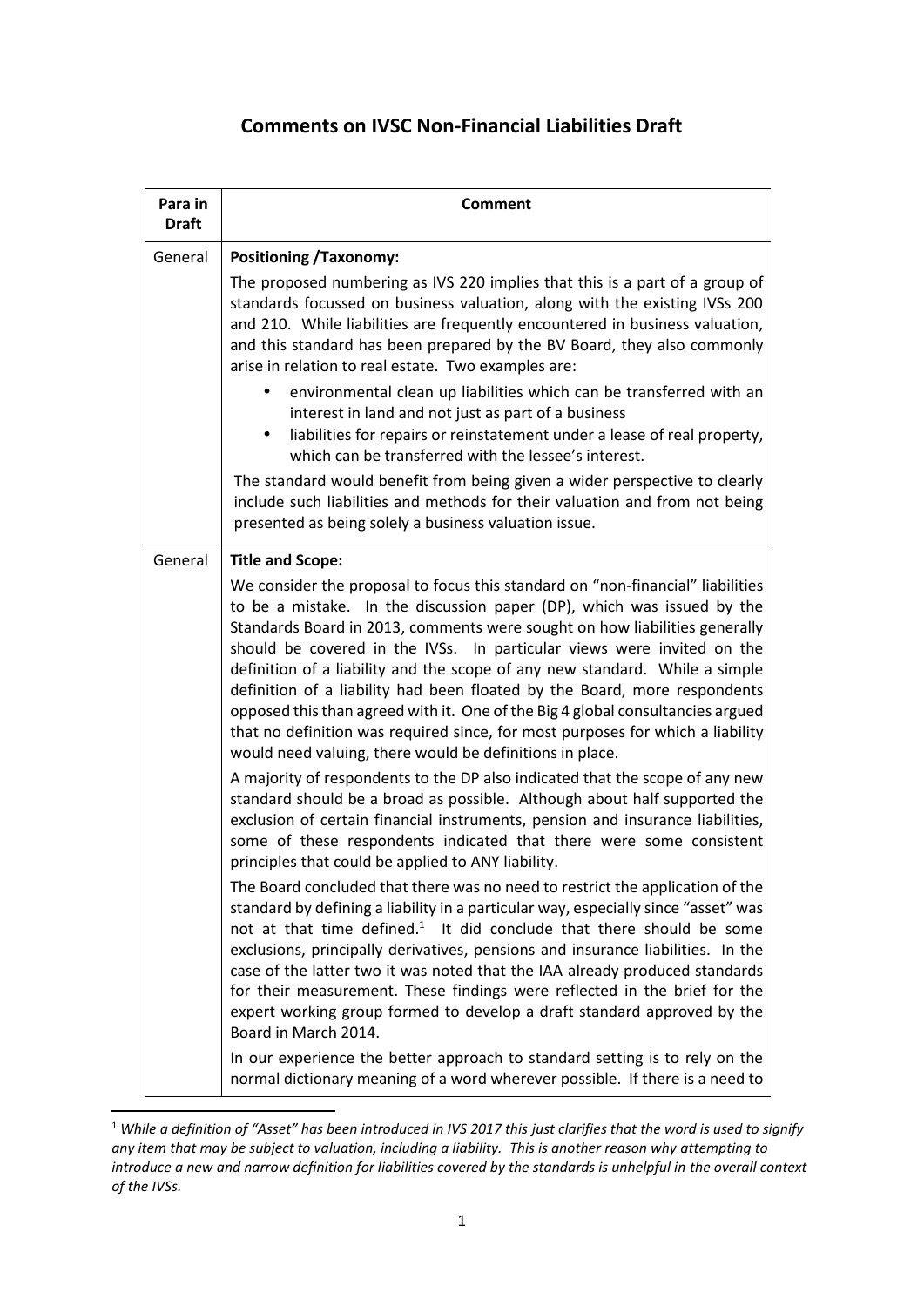| Para in<br><b>Draft</b> | Comment                                                                                                                                                                                                                                                                                                                                                                                                                                                                                      |
|-------------------------|----------------------------------------------------------------------------------------------------------------------------------------------------------------------------------------------------------------------------------------------------------------------------------------------------------------------------------------------------------------------------------------------------------------------------------------------------------------------------------------------|
|                         | limit the scope it is better to indicate the exclusions. This ensures that the<br>standard has the widest application and avoids attempts to argue that the<br>valuation of a particular type of liability is not covered by the IVS because it<br>does not meet the precise definition provided.                                                                                                                                                                                            |
|                         | Other advantages of not limiting the standard to "non-financial liabilities"<br>include:                                                                                                                                                                                                                                                                                                                                                                                                     |
|                         | Since all liabilities that can be valued must be measurable financially, it<br>would avoid a source of potential confusion, especially in translation<br>from English.                                                                                                                                                                                                                                                                                                                       |
|                         | It would avoid confusion with accounting practice, where the terms<br>financial and non-financial are sometimes used to describe certain<br>liabilities but not necessarily in the same way as intended by this<br>standard. This could lead to inappropriate application of the standard.                                                                                                                                                                                                   |
|                         | It would avoid unintentional limitation of the scope of the proposed<br>٠<br>standard and potential conflicts with liability definitions used for<br>accounting or other purposes.                                                                                                                                                                                                                                                                                                           |
|                         | For many purposes for which a liability needs to be valued there may<br>$\bullet$<br>already be a definition in place, as indicated by paragraph 20.5 in the<br>draft.                                                                                                                                                                                                                                                                                                                       |
|                         | Brevity.                                                                                                                                                                                                                                                                                                                                                                                                                                                                                     |
|                         | We therefore recommend that a standard is produced that is applicable to<br>all liabilities except for those specially excluded, for example bonds and other<br>debt instruments, derivatives, deposits, insurance contracts and pensions.<br>This would be consistent with the feedback received to the 2013 Discussion<br>Paper.                                                                                                                                                           |
| General                 | Contents:                                                                                                                                                                                                                                                                                                                                                                                                                                                                                    |
|                         | Presumably there will be a contents list, like that for all other standards in IVS<br>2017?                                                                                                                                                                                                                                                                                                                                                                                                  |
| 20.1                    | Needs simplification and concise summary of scope:                                                                                                                                                                                                                                                                                                                                                                                                                                           |
| 20.3                    | All existing standards IVS 200 - IVS 500 have a description of what the<br>standard applies to in the first paragraph of the Introduction. This helps<br>understanding and keeps a consistent style across the standards.                                                                                                                                                                                                                                                                    |
|                         | In contrast, the Introduction to this draft starts with an instruction "The<br>valuer should determine if the subject liability is a financial or non-financial<br>liability." No definition or description has been provided of what a non-<br>financial liability is at this stage. Although we do not believe any definition<br>of a liability is necessary, see our earlier comment, a clear statement of<br>scope should be made right at the beginning.                                |
|                         | Neither is it clear why a valuer is told to determine whether the liability is<br>financial or non-financial. There is no equivalent instruction in other<br>standards. For example, the Introduction to IVS 210 discusses different types<br>of Intangible Asset but does not instruct the valuer to determine which type<br>it is. The standard should provide a clear statement of what it applies to and<br>what it does not. There is no more need to make this a matter for the valuer |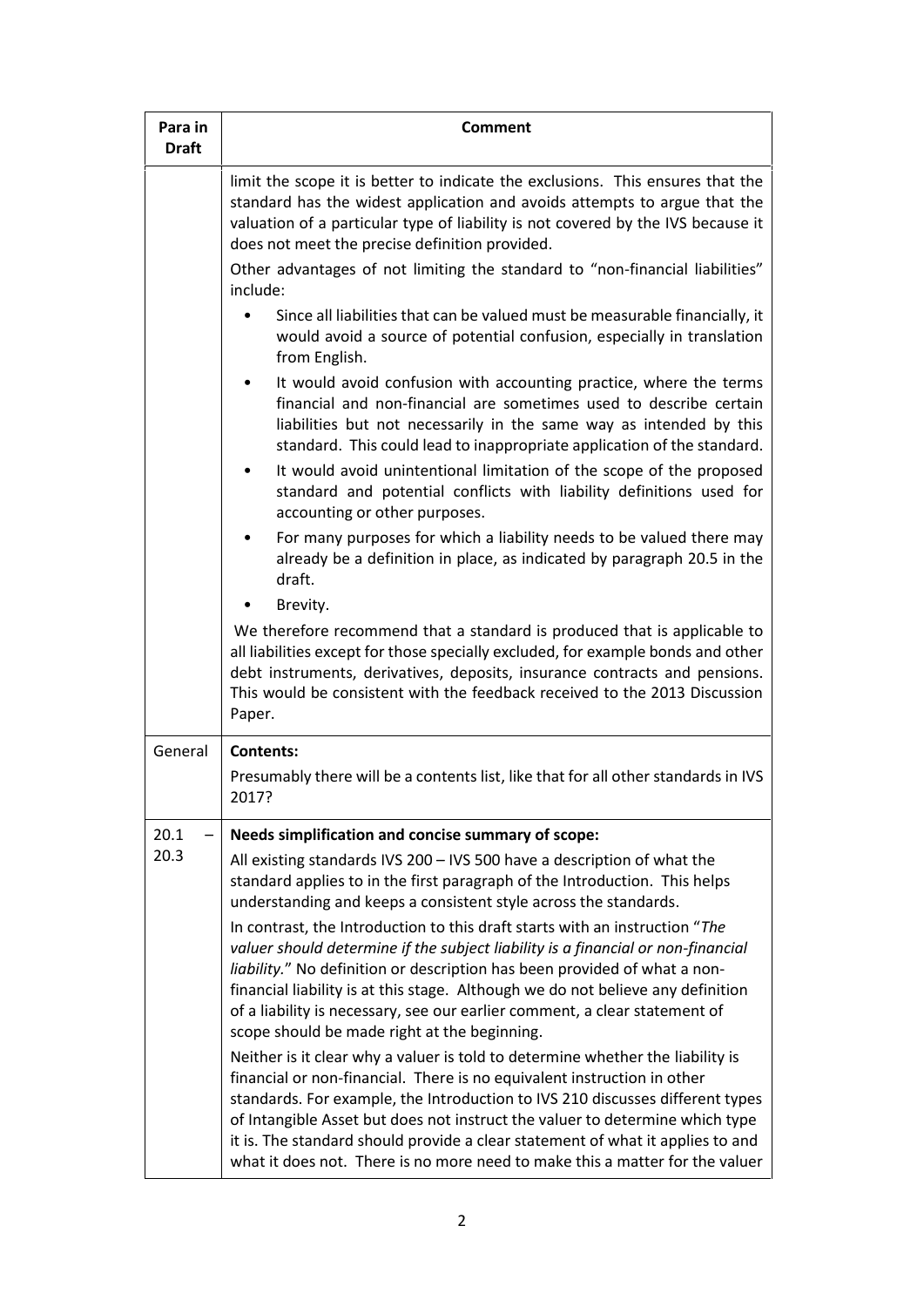| Para in<br><b>Draft</b> | <b>Comment</b>                                                                                                                                                                                                                                                                                                                                                                                                                                                                                                                                                                                                                                                                                                                                                                                                                                                                                                                                                                                                                                                                                                                                                                                                                                                                                                                                                                                                                                                                                                                                                                                                                       |
|-------------------------|--------------------------------------------------------------------------------------------------------------------------------------------------------------------------------------------------------------------------------------------------------------------------------------------------------------------------------------------------------------------------------------------------------------------------------------------------------------------------------------------------------------------------------------------------------------------------------------------------------------------------------------------------------------------------------------------------------------------------------------------------------------------------------------------------------------------------------------------------------------------------------------------------------------------------------------------------------------------------------------------------------------------------------------------------------------------------------------------------------------------------------------------------------------------------------------------------------------------------------------------------------------------------------------------------------------------------------------------------------------------------------------------------------------------------------------------------------------------------------------------------------------------------------------------------------------------------------------------------------------------------------------|
|                         | to determine than it is to ask the valuer to determine whether the asset is<br>real property under IVS 400.                                                                                                                                                                                                                                                                                                                                                                                                                                                                                                                                                                                                                                                                                                                                                                                                                                                                                                                                                                                                                                                                                                                                                                                                                                                                                                                                                                                                                                                                                                                          |
|                         | Removing the references to financial and non-financial liabilities will help<br>simplify and improve the clarity of the standard.                                                                                                                                                                                                                                                                                                                                                                                                                                                                                                                                                                                                                                                                                                                                                                                                                                                                                                                                                                                                                                                                                                                                                                                                                                                                                                                                                                                                                                                                                                    |
| 20.5                    | <b>Bases of Value:</b>                                                                                                                                                                                                                                                                                                                                                                                                                                                                                                                                                                                                                                                                                                                                                                                                                                                                                                                                                                                                                                                                                                                                                                                                                                                                                                                                                                                                                                                                                                                                                                                                               |
|                         | This paragraph seems misplaced. The first sentence would be better<br>positioned under 30. The second and third sentences are duplicated by<br>30.2.                                                                                                                                                                                                                                                                                                                                                                                                                                                                                                                                                                                                                                                                                                                                                                                                                                                                                                                                                                                                                                                                                                                                                                                                                                                                                                                                                                                                                                                                                 |
| 30                      | <b>Bases of Value:</b>                                                                                                                                                                                                                                                                                                                                                                                                                                                                                                                                                                                                                                                                                                                                                                                                                                                                                                                                                                                                                                                                                                                                                                                                                                                                                                                                                                                                                                                                                                                                                                                                               |
|                         | This section would benefit from some examination of how the bases defined<br>in IVS 104 may be applied to liabilities. Clearly Market Value and IFRS 13<br>Fair Value can be applied where the measurement required is of the<br>payment that would need to be made to transfer a liability. However, other<br>bases and concepts in IVS 104 have less, or even no, relevance to liabilities.<br>For some bases examples might help, for example the concept of synergistic<br>value could apply if the overall cost of fulfilment could be reduced through<br>economies of scale gained from combining multiple liabilities.<br>Earlier discussions with the IAA confirmed that in their area of practice most<br>liabilities are valued on basis of the estimated cost to the entity, ie there is<br>no premise of an exchange or transfer. For an asset "Investment Value" is<br>identified in 104 as a suitable entity specific basis, but respondents to the DP<br>considered it inappropriate for liabilities, not least because an entity would<br>rarely obtain benefit from owning a liability (tax credits excepted) and also<br>because liabilities are not investments in the commonly accepted sense.<br>While it is probably unnecessary to produce an IVSC definition for entity<br>specific liability measurement, acknowledgement that such an approach<br>may be often required would helpful in helping users of the standard<br>understand the different approaches that are often appropriate when<br>valuing liabilities as compared to assets and avoid the inappropriate use of<br>bases defined in IVS 104. |
| 40.1                    | <b>Valuation Approaches:</b>                                                                                                                                                                                                                                                                                                                                                                                                                                                                                                                                                                                                                                                                                                                                                                                                                                                                                                                                                                                                                                                                                                                                                                                                                                                                                                                                                                                                                                                                                                                                                                                                         |
|                         | The first sentence is inconsistent with 70.1 which indicates that the Cost<br>Approach has limited application.                                                                                                                                                                                                                                                                                                                                                                                                                                                                                                                                                                                                                                                                                                                                                                                                                                                                                                                                                                                                                                                                                                                                                                                                                                                                                                                                                                                                                                                                                                                      |
|                         | Notwithstanding this, we are aware that some argue that the cost of<br>fulfilling a liability can be determined using the cost approach, ie using the<br>cost of fulfilling an equivalent liability as a benchmark. Whether this is<br>accepted as a proper interpretation of the cost approach is a matter for<br>debate, but whatever the Board decides, its decision and an explanation<br>should be provided in section 70.                                                                                                                                                                                                                                                                                                                                                                                                                                                                                                                                                                                                                                                                                                                                                                                                                                                                                                                                                                                                                                                                                                                                                                                                      |
| 50.3                    | <b>Market Approach:</b>                                                                                                                                                                                                                                                                                                                                                                                                                                                                                                                                                                                                                                                                                                                                                                                                                                                                                                                                                                                                                                                                                                                                                                                                                                                                                                                                                                                                                                                                                                                                                                                                              |
|                         | Although this statement is true, there are exceptions and examples could be<br>usefully provided. In the real estate market where leases can be normally<br>be transferred by the lessee, it is not uncommon for an outgoing lessee to<br>pay an incoming lessee for outstanding liabilities, for example outstanding                                                                                                                                                                                                                                                                                                                                                                                                                                                                                                                                                                                                                                                                                                                                                                                                                                                                                                                                                                                                                                                                                                                                                                                                                                                                                                                |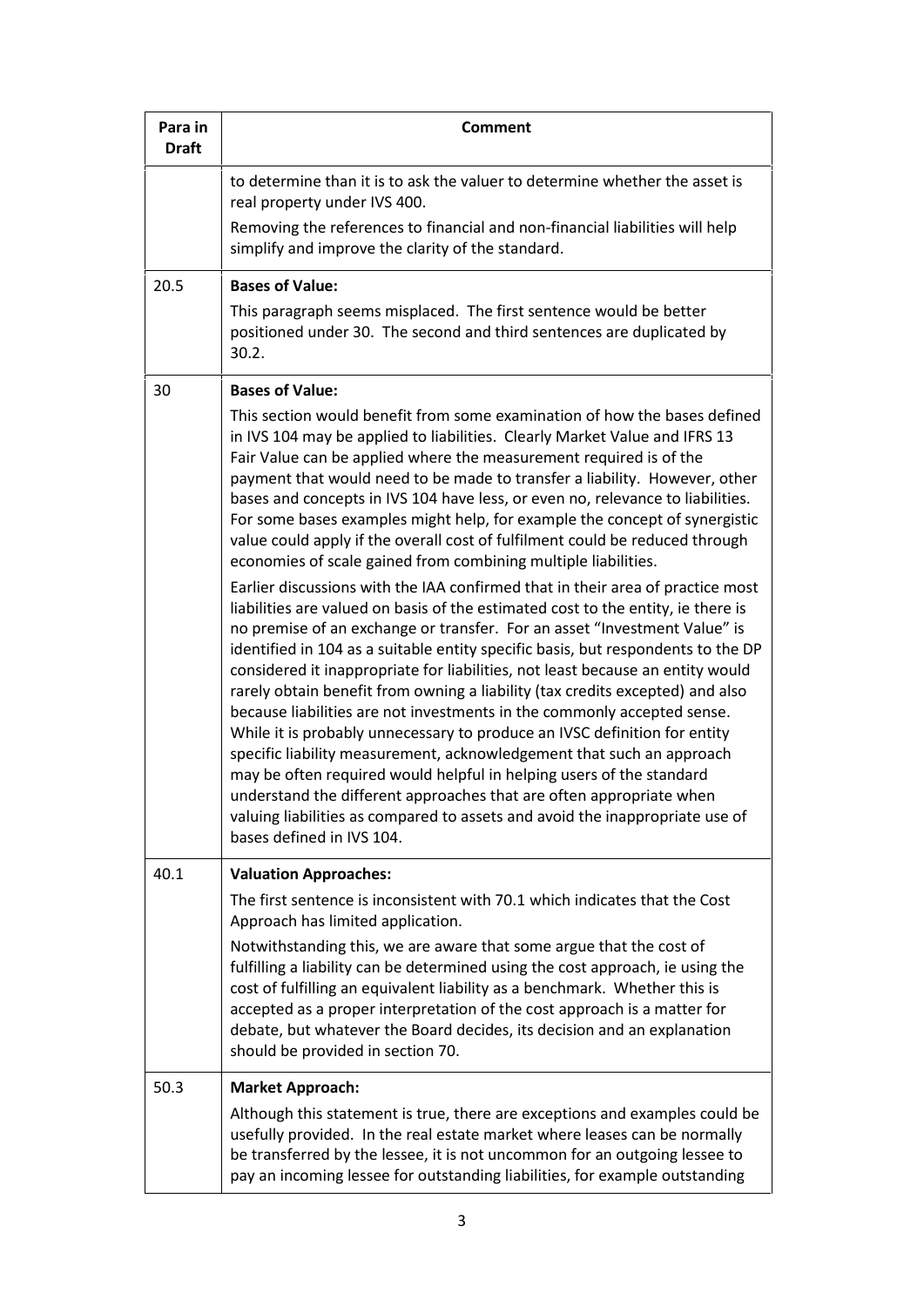| Para in<br><b>Draft</b> | <b>Comment</b>                                                                                                                                                                                                                                                                                                                                                                                                                                                                                                                                                                                                 |
|-------------------------|----------------------------------------------------------------------------------------------------------------------------------------------------------------------------------------------------------------------------------------------------------------------------------------------------------------------------------------------------------------------------------------------------------------------------------------------------------------------------------------------------------------------------------------------------------------------------------------------------------------|
|                         | repairs or where the rental obligation until the end of the term is in excess<br>of current market levels.                                                                                                                                                                                                                                                                                                                                                                                                                                                                                                     |
| 50.5 $(a)$              | <b>Market or Cost:</b>                                                                                                                                                                                                                                                                                                                                                                                                                                                                                                                                                                                         |
|                         | Is not this example four square with the definition of the Cost Approach?<br>(see comment on 40.1 above)                                                                                                                                                                                                                                                                                                                                                                                                                                                                                                       |
| 50.10                   | <b>Not the Only Acceptable Method:</b>                                                                                                                                                                                                                                                                                                                                                                                                                                                                                                                                                                         |
|                         | Since all applications of the Market Approach involve comparison with<br>"guideline transactions" this paragraph is superfluous and could be seen as<br>contradicting the discussion of the "Top Down Method" that follows.<br>Suggest it is deleted.                                                                                                                                                                                                                                                                                                                                                          |
| 50.11                   | <b>Abbreviation:</b>                                                                                                                                                                                                                                                                                                                                                                                                                                                                                                                                                                                           |
|                         | It has already been explained that the abbreviation CVR is used for<br>"contingent value rights" in 50.5 (d). Either the phrase "contingent value<br>rights" should be deleted here, or the abbreviation deleted from the only<br>two places it appears. The latter would be preferable if the objective is to<br>improve readability.                                                                                                                                                                                                                                                                         |
| 50.12                   | <b>Superfluous Subheading:</b>                                                                                                                                                                                                                                                                                                                                                                                                                                                                                                                                                                                 |
|                         | "Market Approach Methods" is superfluous and should be deleted. Only<br>one method is discussed and the current para 50.12 can easily be placed<br>beneath the sub heading "Top Down Method".                                                                                                                                                                                                                                                                                                                                                                                                                  |
| 50.15                   | <b>Fair Value:</b>                                                                                                                                                                                                                                                                                                                                                                                                                                                                                                                                                                                             |
|                         | Why is discounting typically not necessary specifically for estimating "fair<br>value"? The same is true for any basis/definition that assumes a market<br>based transaction.                                                                                                                                                                                                                                                                                                                                                                                                                                  |
| 60.4                    | <b>Profit Margin:</b>                                                                                                                                                                                                                                                                                                                                                                                                                                                                                                                                                                                          |
|                         | The statement that the costs to fulfil the obligation should be subject to a<br>"reasonable mark-up" needs expanding to explain that this "mark-up" may<br>be needed to reflect either the opportunity cost caused by holding the<br>liability or the risk of the current estimate of the costs of fulfilment proving<br>inadequate. Different approaches are needed to the calculation of each.                                                                                                                                                                                                               |
| 60.5(a)                 | <b>Fulfilment Cost:</b>                                                                                                                                                                                                                                                                                                                                                                                                                                                                                                                                                                                        |
|                         | This is unnecessarily convoluted. The fourth sentence beginning "Fulfilment<br>costs represent " is unnecessary as this is already effectively explained in<br>the first three sentences. The last sentence beginning "Costs incurred as<br>part of the selling activities" makes no sense in context. What selling<br>activities? It appears this sentence may relate to a specific type of liability<br>but is misplaced in generic discussion about calculating the fulfilment cost<br>that needs to be applicable to a wide range of liabilities.<br>We suggest the final two sentences should be deleted. |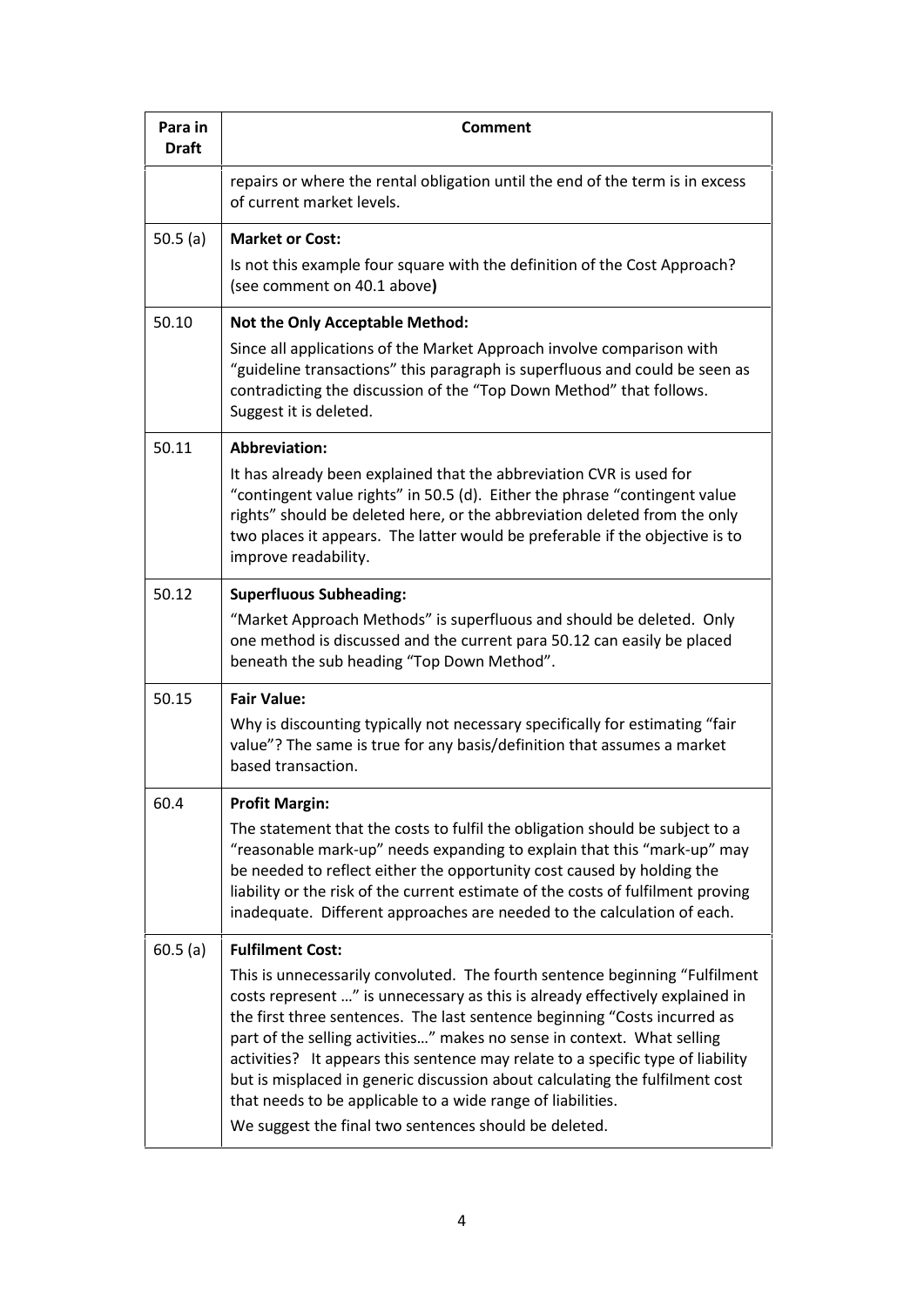| Para in<br><b>Draft</b> | <b>Comment</b>                                                                                                                                                                                                                                                                                                                                                                                                                                                                                                                                                                                                                                                                                                                                                                                                                                                                                                                                                                                                                                                                    |
|-------------------------|-----------------------------------------------------------------------------------------------------------------------------------------------------------------------------------------------------------------------------------------------------------------------------------------------------------------------------------------------------------------------------------------------------------------------------------------------------------------------------------------------------------------------------------------------------------------------------------------------------------------------------------------------------------------------------------------------------------------------------------------------------------------------------------------------------------------------------------------------------------------------------------------------------------------------------------------------------------------------------------------------------------------------------------------------------------------------------------|
| $60.5$ (b)              | Mark up:                                                                                                                                                                                                                                                                                                                                                                                                                                                                                                                                                                                                                                                                                                                                                                                                                                                                                                                                                                                                                                                                          |
|                         | This is not well explained. We believe that a mark-up on the estimated<br>fulfilment cost may be appropriate for the following reasons:                                                                                                                                                                                                                                                                                                                                                                                                                                                                                                                                                                                                                                                                                                                                                                                                                                                                                                                                           |
|                         | If an entity would fulfil the liability using resources that it would<br>otherwise employ in profitable activity, adding an allowance for<br>"profit" is a way of reflecting the opportunity cost of holding the<br>liability. If the obligation can be fulfilled by a third party contractor,<br>the opportunity cost would be limited to the resources required for<br>management of the contractor. This is not really made clear by the<br>final sentence which instead mentions the contractor's profit<br>margin, which is totally irrelevant.<br>If the basis of value required is based on the amount required to<br>transfer the liability, an allowance needs to be made to reflect the<br>risk to the hypothetical transferee of the current estimated costs<br>being inadequate to cover the obligation when it falls due. The<br>following paragraph suggests that this is considered preferable to<br>altering the discount rate. If this is the case, then how this might be<br>done needs discussion, if not here then in the section dealing with<br>cash flows. |
| 60.5(c)                 | <b>Discount Rates:</b>                                                                                                                                                                                                                                                                                                                                                                                                                                                                                                                                                                                                                                                                                                                                                                                                                                                                                                                                                                                                                                                            |
|                         | We note that Discount Rates are discussed in detail under Section 90 of the<br>draft. It would make more sense to position this discussion as a subsection<br>of 60 following on immediately after the current 60.5, as it is only applicable<br>to applications under the Income Approach.                                                                                                                                                                                                                                                                                                                                                                                                                                                                                                                                                                                                                                                                                                                                                                                       |
|                         | If it is retained as a standalone section it needs to be cross referenced from<br>60.5 (c) as the discussion here is totally inadequate.                                                                                                                                                                                                                                                                                                                                                                                                                                                                                                                                                                                                                                                                                                                                                                                                                                                                                                                                          |
| 70                      | <b>Cost Approach:</b>                                                                                                                                                                                                                                                                                                                                                                                                                                                                                                                                                                                                                                                                                                                                                                                                                                                                                                                                                                                                                                                             |
|                         | As pointed out earlier, the statement in 70.1 is inconsistent with 40.1.                                                                                                                                                                                                                                                                                                                                                                                                                                                                                                                                                                                                                                                                                                                                                                                                                                                                                                                                                                                                          |
|                         | This section needs some expansion. While a narrow interpretation of the<br>Cost Approach definition can lead to the conclusion that it is not applicable<br>to liabilities, as a hypothetical "buyer" would not consider the cost of an<br>equivalent alternative liability, in practice many do not make this distinction.<br>The inputs used to calculate the cost of fulfilment using an Income Approach<br>will normally be based on observed or estimated costs. The responses to<br>the DP indicated that many see this process as an application of the Cost<br>Approach.                                                                                                                                                                                                                                                                                                                                                                                                                                                                                                  |
|                         | While we agree that the use of the Cost Approach as defined in IVS 105 is<br>not usually appropriate, this needs explanation to draw a distinction<br>between the concept of obtaining an "asset" <sup>2</sup> of equal utility and the use of<br>costs from fulfilling equivalent liabilities.                                                                                                                                                                                                                                                                                                                                                                                                                                                                                                                                                                                                                                                                                                                                                                                   |

<sup>2</sup> *Which in IVS 105 includes a liability.*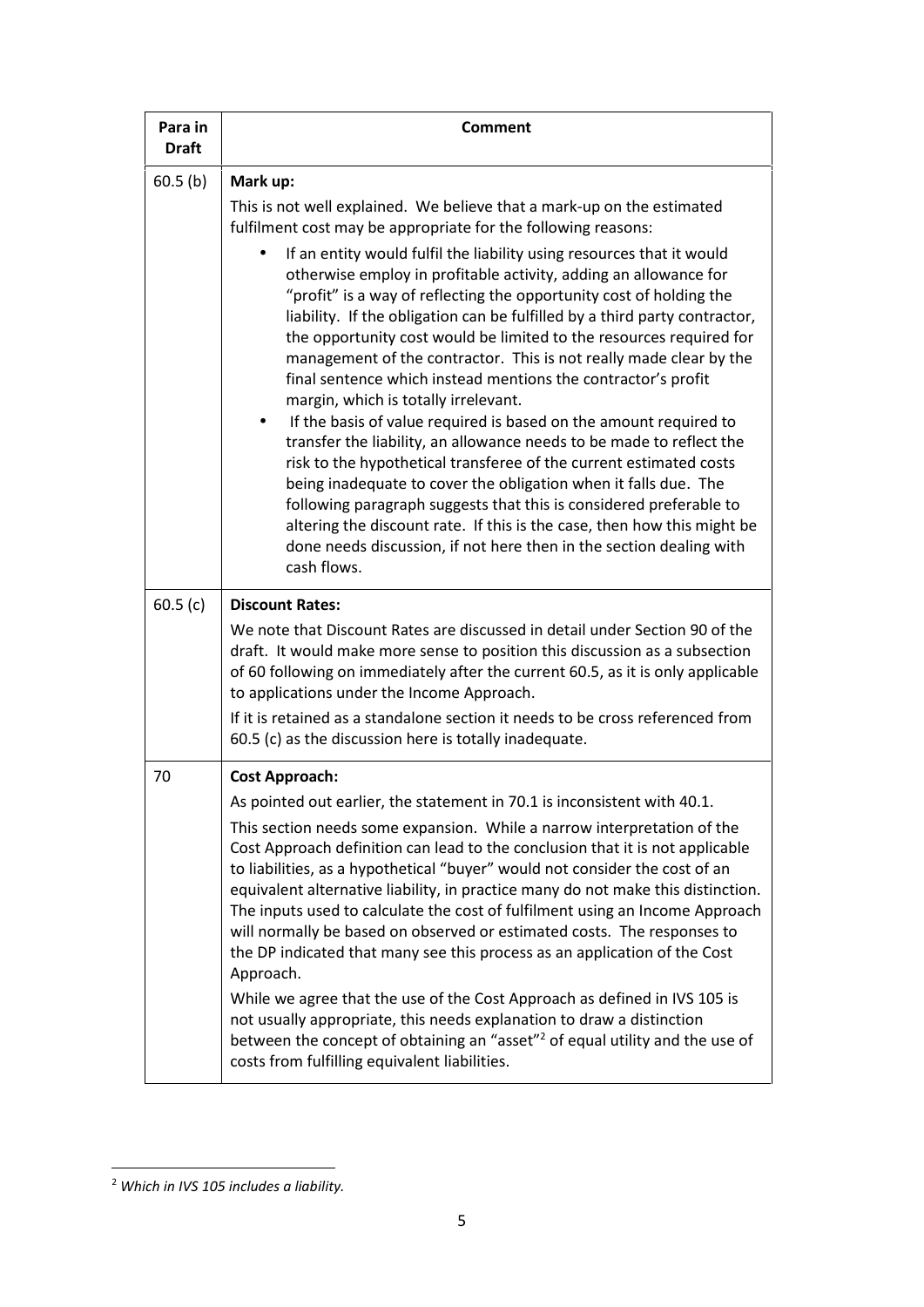| Para in<br><b>Draft</b> | <b>Comment</b>                                                                                                                                                                                                                                                                                                                                                                                                                                                                                                                                                                                                                                                                                                                                                                                                                                                                                                                                                                                                                                                                                                                                                                                                                                                                                                                                                                                                                                                                                                                                                                                                                                                                                |
|-------------------------|-----------------------------------------------------------------------------------------------------------------------------------------------------------------------------------------------------------------------------------------------------------------------------------------------------------------------------------------------------------------------------------------------------------------------------------------------------------------------------------------------------------------------------------------------------------------------------------------------------------------------------------------------------------------------------------------------------------------------------------------------------------------------------------------------------------------------------------------------------------------------------------------------------------------------------------------------------------------------------------------------------------------------------------------------------------------------------------------------------------------------------------------------------------------------------------------------------------------------------------------------------------------------------------------------------------------------------------------------------------------------------------------------------------------------------------------------------------------------------------------------------------------------------------------------------------------------------------------------------------------------------------------------------------------------------------------------|
| 80                      | <b>Special Considerations:</b><br>This is a pointless section, and completely redundant if a contents list is<br>provided at the start of the standard, as it is with all current published<br>standards.                                                                                                                                                                                                                                                                                                                                                                                                                                                                                                                                                                                                                                                                                                                                                                                                                                                                                                                                                                                                                                                                                                                                                                                                                                                                                                                                                                                                                                                                                     |
| 90                      | <b>Discount Rates</b>                                                                                                                                                                                                                                                                                                                                                                                                                                                                                                                                                                                                                                                                                                                                                                                                                                                                                                                                                                                                                                                                                                                                                                                                                                                                                                                                                                                                                                                                                                                                                                                                                                                                         |
|                         | The discussion in this section is hardly helpful in flagging the specific<br>considerations required when selecting an appropriate discount rate to<br>value a liability. Indeed, the current discussion could be applied to the<br>valuation of assets in its entirety, contrary to the statement in the second<br>sentence of 90.1.                                                                                                                                                                                                                                                                                                                                                                                                                                                                                                                                                                                                                                                                                                                                                                                                                                                                                                                                                                                                                                                                                                                                                                                                                                                                                                                                                         |
|                         | At the very least it needs to flag that, in contrast to using an Income<br>Approach to value an asset, increased risks need to be reflected by a<br>decrease in the discount rate, unless this risk is already reflected by<br>probability weighting the predicted costs of future fulfilment. While this<br>may appear to be obvious, some responses to the earlier DP indicated that<br>this is not always understood. In this respect the current 90.2 is unhelpful as<br>it refers to a return on investment without explaining how such a return is<br>measured in relation to a liability, and the concept of "investing" in a liability<br>will be counter intuitive to many. Although the first sentence of 100.5<br>indicates that the discount rate should not be increased to reflect risk, this is<br>preceded by a number of statements that imply the opposite. It is also in a<br>section dealing with cash flow rather than discount rates. A clear statement<br>of the principle needs to be made at the start of any discussion about<br>discount rates for liabilities and potentially contradictory statements<br>avoided.<br>Given the discussion under the heading "Negative Discount Rates" on p26 of<br>the preamble that accompanies the proposed standard it is surprising that<br>this section is silent on this issue. Paragraph 100.6, which is cross<br>referenced from p26, simply refers to the possibility of adjusting the<br>discount rate to allow for risk as an alternative to weighting the predicted<br>cash flows, with no indication of the principles that need to be considered,<br>let alone whether negative rates may be needed in some cases. |
| 100                     | <b>Cash Flows and Risk Margins:</b>                                                                                                                                                                                                                                                                                                                                                                                                                                                                                                                                                                                                                                                                                                                                                                                                                                                                                                                                                                                                                                                                                                                                                                                                                                                                                                                                                                                                                                                                                                                                                                                                                                                           |
|                         | As in the case of Section 90, this is a discussion of inputs used under the<br>Income Approach and would be more appropriately positioned as a sub<br>section of Section 60.                                                                                                                                                                                                                                                                                                                                                                                                                                                                                                                                                                                                                                                                                                                                                                                                                                                                                                                                                                                                                                                                                                                                                                                                                                                                                                                                                                                                                                                                                                                  |
|                         | Only paragraphs 100.1 to 100.3 and 100.7 to 100.9 are concerned with Cash<br>Flows. Paragraphs 100.4 and 100.5 concern discount rates and should be<br>moved to that section. 100.6 indicates the alternative ways in which non-<br>performance risk can be reflected in applying an Income Approach and<br>should be merged into the current 60.5(c)                                                                                                                                                                                                                                                                                                                                                                                                                                                                                                                                                                                                                                                                                                                                                                                                                                                                                                                                                                                                                                                                                                                                                                                                                                                                                                                                         |
| 100.4                   | <b>Discount Rates:</b>                                                                                                                                                                                                                                                                                                                                                                                                                                                                                                                                                                                                                                                                                                                                                                                                                                                                                                                                                                                                                                                                                                                                                                                                                                                                                                                                                                                                                                                                                                                                                                                                                                                                        |
|                         | The statement that the discount rate is typically the risk-free rate plus non-<br>performance risk is potentially misleading as it will imply to most that the                                                                                                                                                                                                                                                                                                                                                                                                                                                                                                                                                                                                                                                                                                                                                                                                                                                                                                                                                                                                                                                                                                                                                                                                                                                                                                                                                                                                                                                                                                                                |